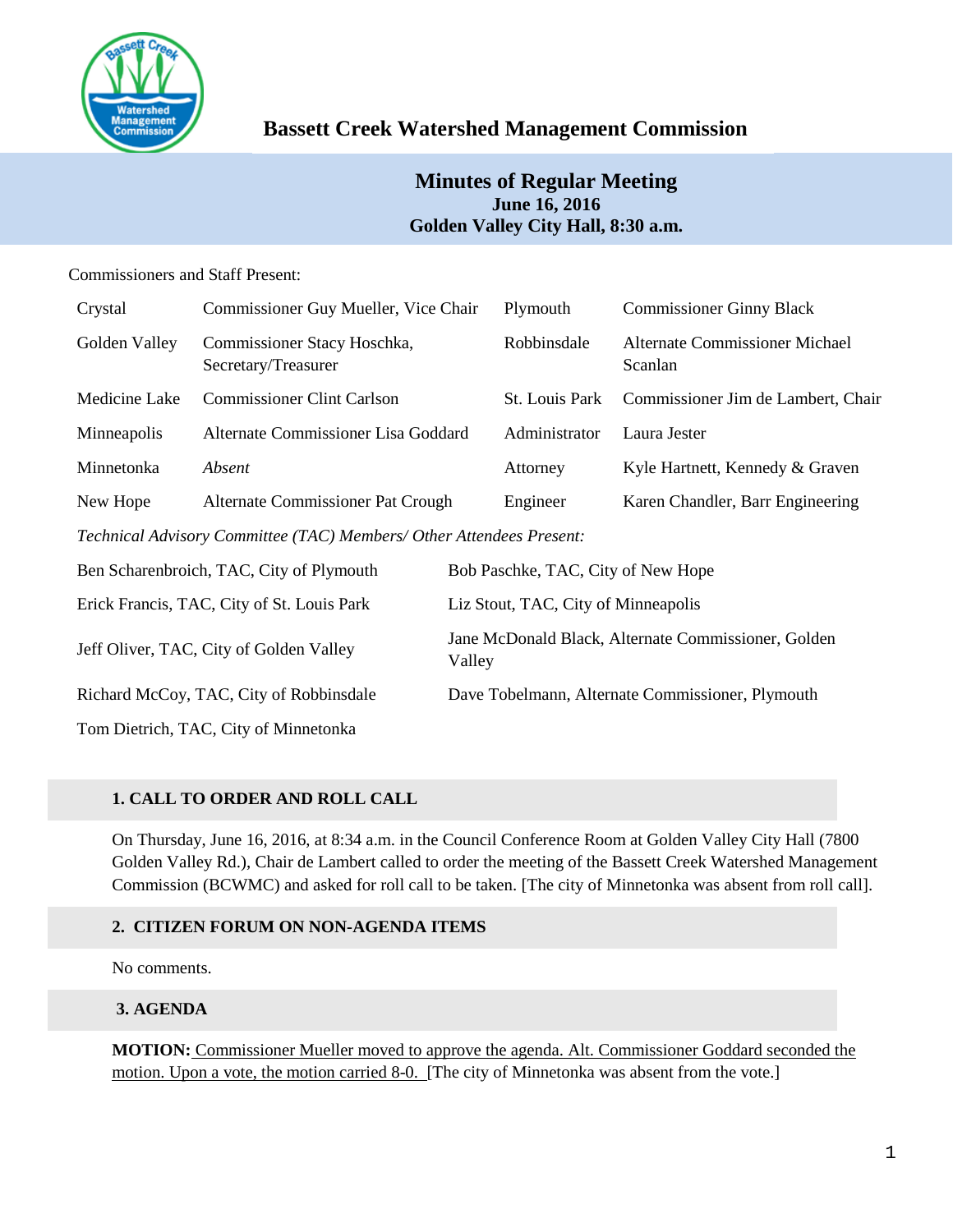#### **4. CONSENT AGENDA**

**MOTION:** Commissioner Black moved to approve the consent agenda. Alt. Commissioner Mueller seconded the motion. Upon a vote, the motion carried 8-0. [The city of Minnetonka was absent from the vote.]

[The following items were approved as part of the consent agenda: the May 19, 2016, Commission Meeting Minutes, the June 2016 Financial Report, the payment of invoices, the Theodore Wirth Welcome Center Utilities Plan.]

The general and construction account balances reported in the May 2016 Financial Report are as follows:

| <b>Checking Account Balance</b>            | \$678,522.75       |
|--------------------------------------------|--------------------|
| TOTAL GENERAL FUND BALANCE                 | \$678,522.75       |
| TOTAL CASH & INVESTMENTS ON-HAND (6/8//16) | \$3,210,961.71     |
| CIP Projects Levied – Budget Remaining     | $(\$4,312,906.12)$ |
| <b>Closed Projects Remaining Balance</b>   | (\$1,101,944.41)   |
| 2011-2015 Anticipated Tax Levy Revenue     | \$10,213.74        |
| 2016 Anticipated Tax Levy Revenue          | \$1,222,000.00     |
| <b>Anticipated Closed Project Balance</b>  | (\$130,269.33)     |

#### **5. BUSINESS**

#### **A. Consider Conditional Approval of Southwest Light Rail Transit (LRT) Project Plans and Extension of Approval Expiration Date**

Commission Engineer Chandler provided an overview of the portion of the proposed Southwest LRT within the Bassett Creek watershed. She indicated the linear project has three distinct segments spanning two miles within the watershed. She reminded Commissioners of their action in March allowing a connection to the Bassett Creek tunnel for stormwater management. She indicated that the Engineer's review of the proposed plans being considered today include many comments because the consultants were not available to answer questions (they have been laid off due to lack of funding and inaction by the State legislature). Engineer Chandler also indicated that Commission approval of project plans expire after two years, however, the SWLRT is requesting an extension of that date to December 2020 when the project is slated to be complete and service to begin. She also noted the project plans are still under review by the Federal Transit Authority.

Engineer Chandler went on to describe some of the issues currently in the plans including inconsistency among different pieces of information submitted for review and that the current plans do not meet Commission requirements for rate control and water quality (MIDS) in one of the segments. She reported that MIDS may be difficult to meet in this segment due to contaminated soils, high ground water, and limited space. However, she noted the SWLRT has not requested a variance from those requirements. She noted that the Commission could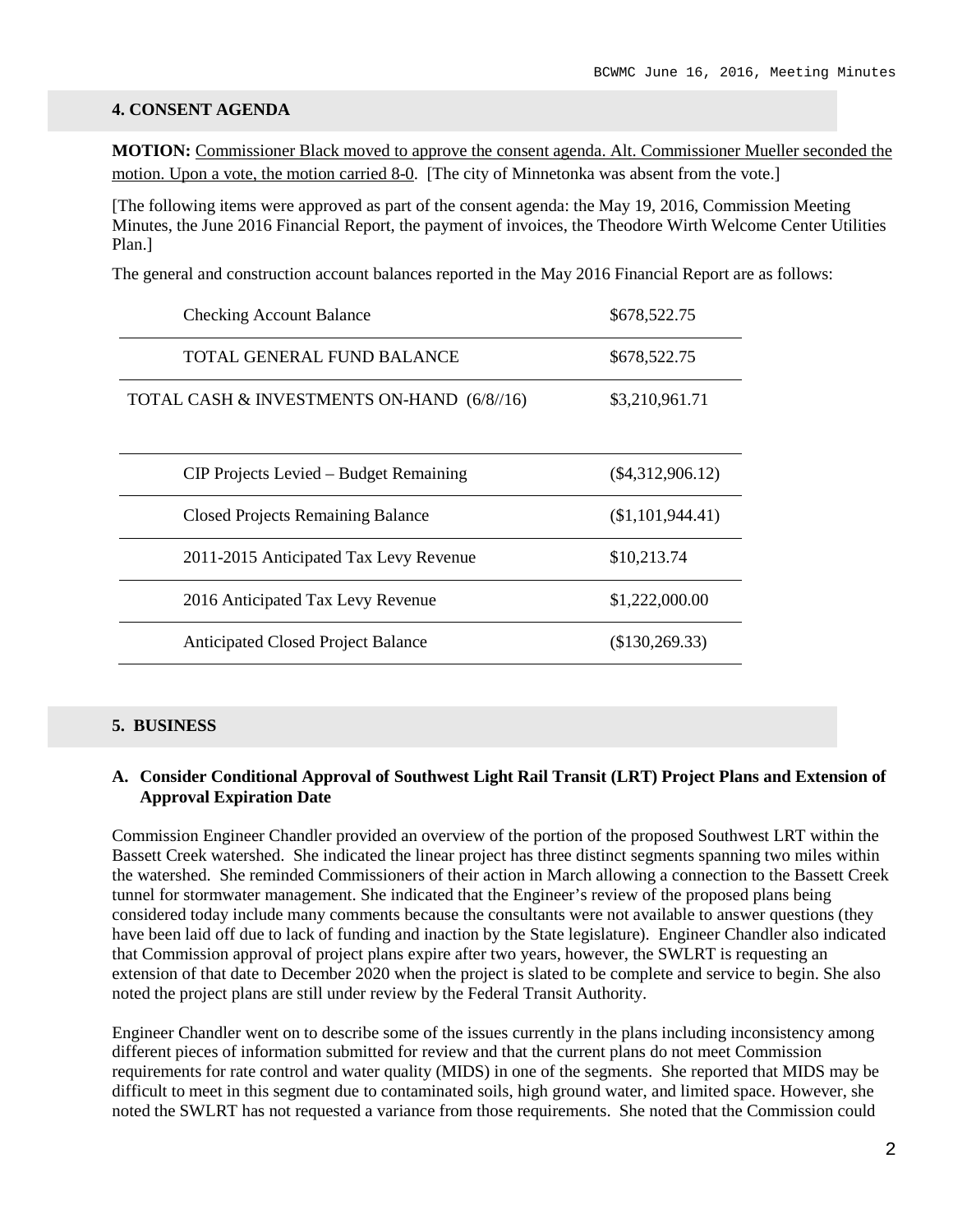grant conditional approval today and that the final review and approval would happen administratively (unless a variance is requested which would come back before the Commission). However, she recommended that due to so many unanswered questions with the plans, that the Commission direct staff to send comments to SWLRT and bring revised plans back to a future Commission meeting.

There was discussion about the Commission's options and obligations at this point and the ramifications of different possible actions. There were questions about whether or not the application was complete and how inaction today would affect the project timeline.

**MOTION:** Commissioner Black moved to direct staff to submit comments to the project proposer and to bring revised project plans to the Commission at a future meeting at which time the Commission will also consider extending the approval expiration date. Commissioner Hoschka seconded the motion. Upon a vote the motion carried unanimously. [City of Minnetonka was absent from the vote.]

## **B. Receive Update on Main Stem Bassett Creek Erosion Repair Project (2017CR-M)**

Administrator Jester noted that the meeting materials include a grant application submitted by the Commission and the City of Minneapolis to Hennepin County to cover the cost of developing a Response Action Plan (RAP) that will outline the specific approach to managing contaminated soil during the Main Stem Erosion Repair Project. She noted that no money will actually come to the Commission with this grant, but that Barr Engineering would be paid directly by the County. She noted that the RAP must be developed in order to apply for additional clean up funds through the County's Environmental Response Fund in the future. Administrator Jester reviewed the timeline for that future grant application. There were no questions from the Commission.

[Alt. Commissioner McDonald Black arrives.]

## **C. Receive Update on Metro Blooms' Harrison Neighborhood Project**

Administrator Jester reported that Metro Blooms is preparing for the boulevard bio-swale installations around the entire block containing Redeemer Lutheran Church on Glenwood Avenue and that the work will happen July 5-15 with the Conservation Corps Youth Outdoors crews and with Step Up interns based at Redeemer Lutheran. She indicated the Minneapolis Park and Recreation Board's forestry team is removing all ash trees on the block and deep grinding all stumps prior to the project start date and that the Redeemer Block Party is scheduled for August  $17<sup>th</sup>$  and typically draws 800 residents. She noted Metro Blooms will participate in the block party as it will be an opportunity to engage the neighborhood and showcase the bio-swale installations.

Administrator Jester further noted that Metro Blooms continues to seek grant funding for the originally envisioned Harrison Neighborhood project to install BMPs in alleyways and to engage neighborhood youth. She indicated the \$200,000 grant proposal submitted to the Met Council by the Commission on Metro Blooms' behalf is likely to be funded at \$100,000. There were no questions from the Commission.

#### **D. Consider Applying for Clean Water Fund Grants for 2017Projects and Harrison Neighborhood Project**

Administrator Jester reported that the request for proposals for the 2017 Clean Water Fund grants from the MN Board of Water and Soil Resources (BWSR) would be out soon and applications will be due in early August. She indicated the Commission could apply for funding from the "projects and practices" portion of the grant for one or both of the 2017 CIP projects (Plymouth Creek Restoration Project and Main Stem Erosion Repair Project) and that Metro Blooms is requesting the Commission apply for funding on their behalf (as they are not eligible to apply) for the Harrison Neighborhood project. There was discussion about how the stream projects would rank and how much staff time is involved with applying for the grants and then managing grants if awarded. Alt. Commissioner Goddard asked about where in the Harrison Neighborhood the BMPs would be installed as half the neighborhood is in the Mississippi WMO. Administrator Jester said she didn't know the answer, BMP locations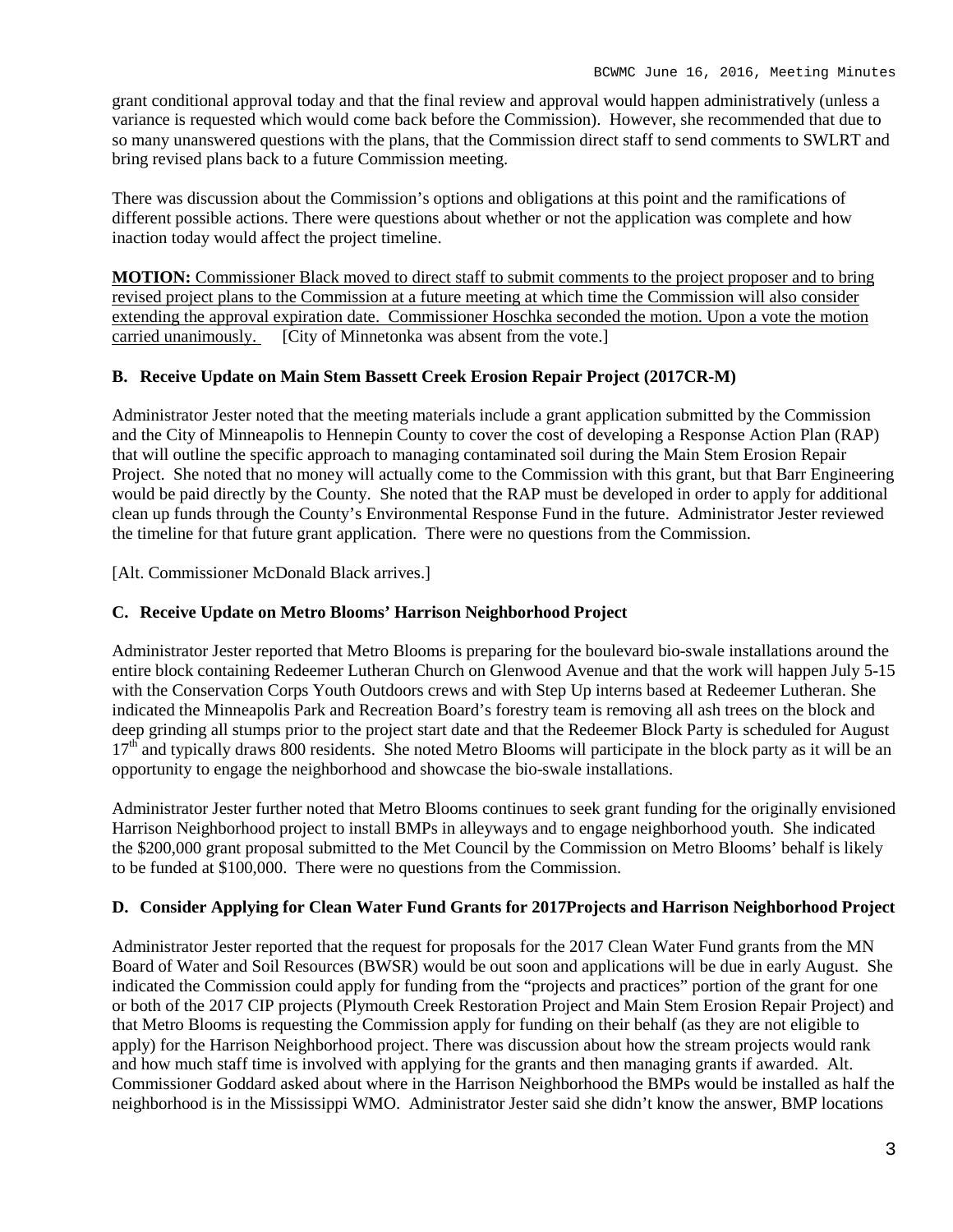had not been determined but that was a good thing to consider. Administrator Jester noted the grant application for the Harrison Neighborhood Project would be developed by Metro Blooms and they would also perform the bulk of the reporting. She noted the grant application could include funding for Commission staff time in coordination and reporting as well.

There was consensus that staff should discuss the two stream projects and the Harrison project with BWSR staff to get a sense of how the different projects would rank and that the Commission should probably apply for funding for one of the stream projects and the Harrison project and bring draft applications to the July Commission meeting.

#### **E. Receive Update on Plans for Watershed Tour**

Administrator Jester reported that almost 30 people had registered for the tour and she reviewed the tour stops and presenters. There were no questions from the Commission.

#### **7. COMMUNICATIONS**

#### **A. Administrator's Report**

Administrator Jester reported that the APM/AIS Committee will hold their first meeting on June 28<sup>th</sup> at 8:30 a.m. and that the TAC will also meet on June 28<sup>th</sup>, at 1:30 p.m. – both meetings at Golden Valley City Hall. She also reported the Budget Committee will meet on August  $8<sup>th</sup>$  and that all meetings are included on the online calendar. She further noted the Clean Water Summit in September and reported that she registered the Commission as an endorsing organization. She noted that Commissioners that wished to attend the conference could be reimbursed for the registration fee. Finally, she noted she had done a cursory review and provided comments to the City of Minneapolis on their Stormwater Management Program annual report.

Within the Administrator's report, there was a question about the status of the Four Seasons Mall Project. Engineer Chandler reported that plans for demolition of the mall were recently approved administratively by the Commission. However, it was unclear what type of future project was planned for the site and whether or not additional water quality improvements would be incorporated there.

#### **B. Chair**

Chair de Lambert noted that registration is open for the Water Resources Conference in October. He indicated that he always finds it to be a good conference and reminded Commissioners that they can be reimbursed for the registration fee.

- **C. Commissioners -** No comments
- **D. TAC Members –** No comments
- **E. Committees -** No comments
- **F. Legal Counsel –** No comments

#### **G. Engineer**

Engineer Chandler asked the Commission if in the future, projects that propose only temporary floodplain impacts should come to a Commission meeting or if they could be approved administratively. After some questions and discussion, she indicated it was probably more complicated and took the question off the table.